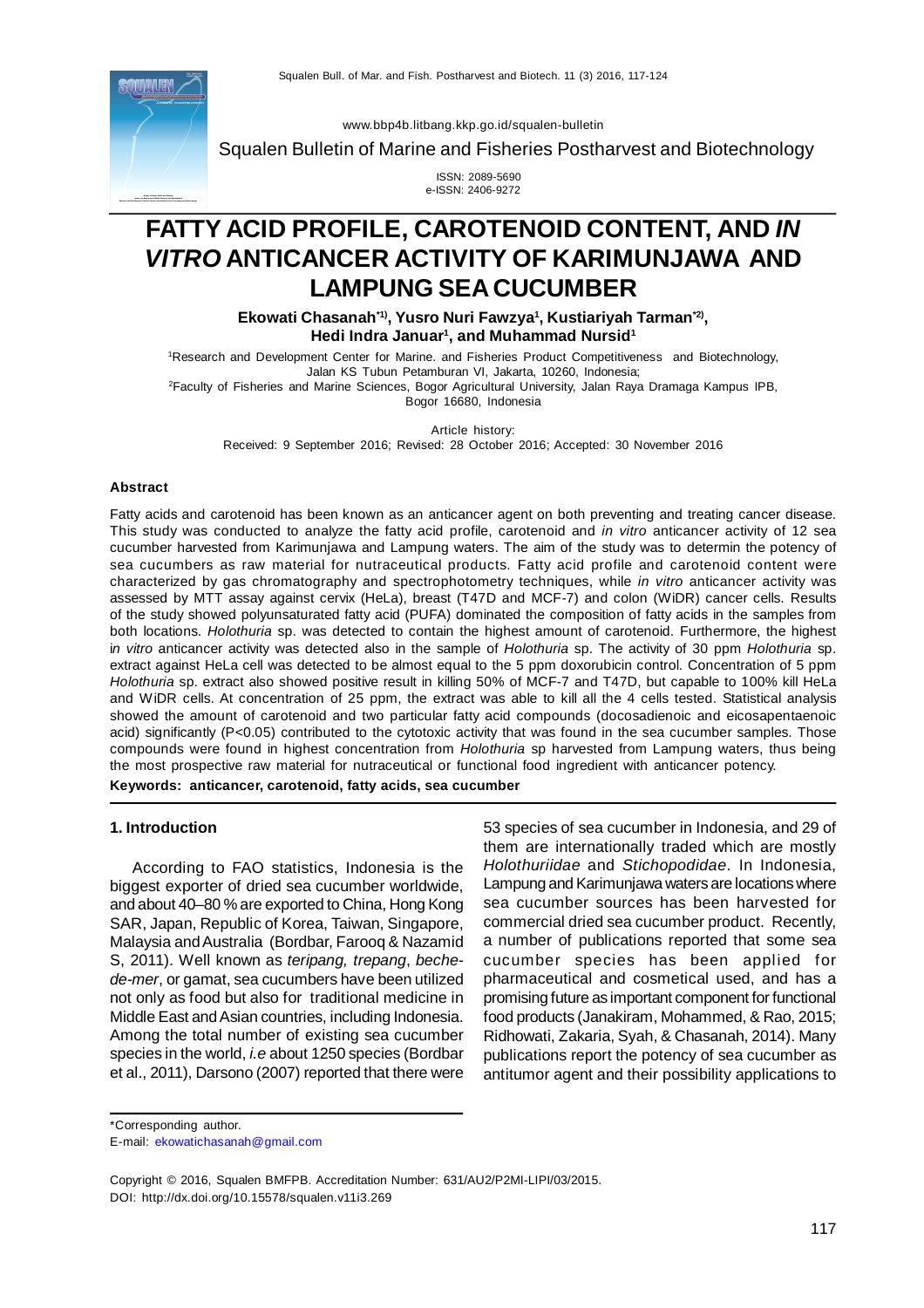the prevention and treatment of human diseases, including cancers (Janakiram et al., 2015; Nursid, Maharani, A.P., Riyanti, & Marraskuranto, E. 2016; Pérez-Espadas et al., 2014). However, exploration of sea cucumbers originating from Lampung and Karimunjawa waters, particularly as anticancer agent, is still limited.

Fatty acid profile in sea cucumber is considered unique. As bottom sediment feeder organism, sea cucumber is considered healthy food that contains a branched chain fatty acid that has important role in repairing tissue and other important role to keep heart healthy and minimize cancer risk (Sicuro et al., 2012). The PUFA (poly unsaturated fatty acid) such as EPA (eicosa pentaenoic acid) and DHA (docosahexaenoic acid) which is usually abundant in deep fish is reported to have anticancer activity both preventing and treating the cancer (Jing, Wu, & Lim, 2013; Vaughan, Hassing, & Lewandowski, 2013). Yoo et al. (2007) reported that three free fatty acids such as palmitic acid, (Z)-9 octadecenoic acid and octadecenoic acid from *Protaetia brevitarsis* larva (PBL) are identified as bioactive compound against various cancer cell lines. Meanwhile Januar et al. (2014) reported that stearic acid was found to be an active substance isolated from sea cucumber against cancer cell line MCF-7 with  $IC_{50}$  of 10.32 ppm.

Tetraterpenoids or carotenoids is defined as organic pigments; in sea cucumber, they are obtained from plants and algae, as well as several bacteria and fungi they consumed as debris. It is usually related well to the biopotency of the sea cucumber such as antioxidant, antibacteria, and antitumor. Ibrahim (2012) reported that carotenoid in 3 Holothurian from Egyptian waters had a role as antibacterial agent against *S. aureus* ATCC 6538, while Dang et al. (2007) reported that *H. scabra*, *H. leucospilota* and *Stichopus chloronotus* harvested from Malaysian waters were potential sources of natural antioxidant and anticancer agents.

WHO (2014) reported that breast, colorectum and cervical cancer are the dominant cancer caused death in Indonesia. For about 92,200 women deaths, 21.4% was caused by breast cancer, 10.3% by cervix uteri cancer and 9.5% by colorectum cancer. Therefore, many studies have great attention to find sources of natural products which have cytotoxic activity against cancer. The objective of the research was to study fatty acid and carotenoid profile of the sea cucumber from Karimunjawa and Lampung waters against 4 cell cancer lines.

## **2. Material and Methods**

*Sample collection and preservation. Li*ve sea cucumber were bought from Karimunjawa and Lampung (Figure 1) fisherman on April 2013. There were 12 species of sea cucumbers (Figure 2) commonly caught and commercially marketed as dried sea cucumber in Karimunjawa and Lampung, the two important sea cucumber sources in Indonesia. In Karimunjawa, the dominant sea cucumber marketed was *Stichopus*, while from Lampung waters, the sea cucumber caught and marketed were relatively varied. Out of 7 sea cucumber samples from Karimunjawa were 4 *Stichopus* sp. (K1, K2, K3, K6), *Stichopus ocellatus* (K4), *S. vastus* (K5) and *Actinopyga lecanora* (K7), while from Lampung waters, the 5 sea cucumber samples were 2 *Stichopus* sp. (L1, L3), 1 *Actinopyga* sp (L2) and 2 *Holothuria* sp. (L2, L4). The samples were divided into two parts. The first part was taken for fatty acids profile, carotenoid content, and cytotoxic analysis. These samples were cleaned, degutted, and preserved at -80 °C under liquid nitrogen. The second part was taken for taxonomical analysis. Raw samples were chilled in coolbox using ice and taxonomic analysis was conducted in Laboratory of Fisheries, Bogor Agricultural University based on morphological characteristics, including dorsal and ventral surface colors (were immediately recorded after



Figure 1. Sampling location (Lampung and Karimunjawa).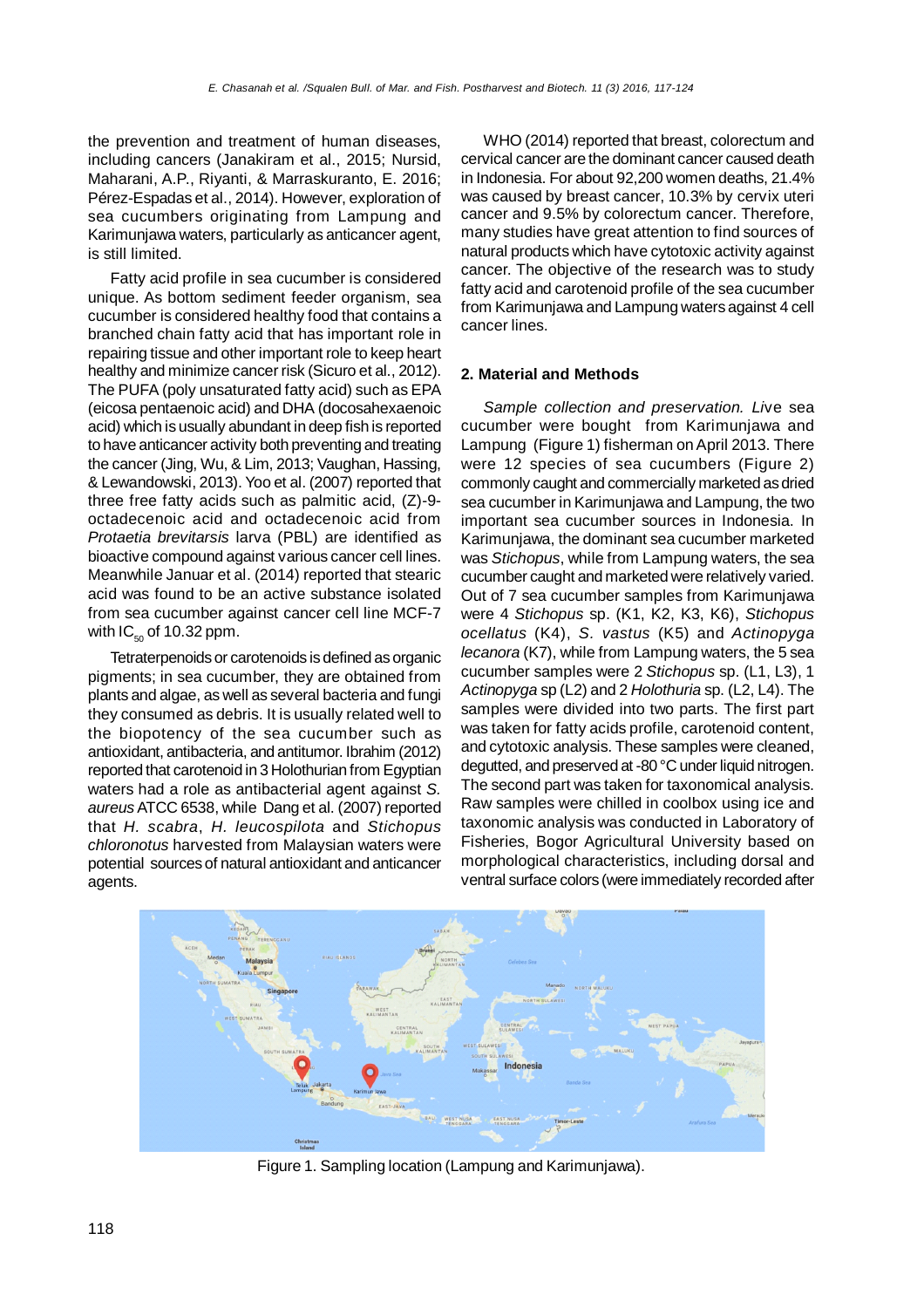

Figure 2. Sea cucumbers from Karimunjawa and Lampung waters.

collection), tentacle type, number of calcareous rings, respiratory trees and gonads and types of spicules.

*Fatty acid profile*. Fatty acid was extracted from the fresh thawed sample according to Jensen (2008). The profile of fatty acids was analyzed by Gas Chromatography (GC) technique, with Flame Ionization Detector (FID) and Supelco 37 FAME Mix (CRM57885) fatty acids standard following to O'Fallon, Busboom, Nelson, & Gaskins, (2007).

*Carotenoid analysis*. Cleaned fresh 100 g samples were extracted with 250 mL ethanol. Extraction process was repeated twice and solvent removed under reduced pressure by rotary evaporator and freeze dried. The analysis of carotenoid content had been conducted by UV-Vis spectrophotometry assay. A five (5) mg dried extract was dissolved in 10 mL methanol (p.a.) and the total carotenoid was calculated according to Lichtenthaler & Buschmann (2001) equation. The correction of blank absorption was analyzed before samples reading and automatically calculated in the instrument software during samples analyses.

$$
(1000 \times A_{470}) - [1,63 \times (16,72A_{665,2} - 9,16A_{652,4})
$$
  

$$
c = \frac{+104,96 \times (34,09A_{653,4} - 15,28A_{665,2})]}{221}
$$

*Cytotoxicity against cell line.* A five (5) mg dried extract was dissolved in 10 mL acetone. The process was repeated two times. The acetone fractions was dried by rotary evaporator and freeze dryer. Cytotoxicity test was performed using 3-[4,5 dimethylthiazol-2-yl]-2,5-diphenyl-tetrazolium bromide (MTT) (Sigma) assay according to Ebada, Edrada, Lin, & Proksch, (2008). First screening of the sea cucumber extract was conducted using HeLa cells at extract concentration of 30 ppm. The highest cytotoxic extract was further tested on 4 tumor cell lines, i.e T47D (breast cancer), MCF7 (breast cancer), HeLa (cervix cancer), and WiDr (colon cancer) using serial doses. A commercial cytotoxic agent (doxorubicin) was used as positive control to compare the level of cytotoxicity. All analyses were conducted in duplicates and the result was presented in average of the duplicate measurements.

*Statistical Analysis.* All data were log transformed to satisfy the requirement of normally distributed data in statistical multivariate analysis. The assessment of data normality was conducted using the Shapiro-Wilk W test. Multivariate stepwise regression analysis was employed to detect the relationship between fatty acid profile, carotenoid content, and *in vitro* anticancer activity. Fatty acid components and carotenoid content were independent variables and cytotoxicity was dependent variables. Statistical analyses were conducted with Statistica Software v10.

#### **3. Results and Discussion**

### **3.1. Fatty Acids Profile**

Fatty acid profiles of all sea cucumber studied showed that the lipid was dominated by polyunsaturated fatty acid (PUFA), both sea cucumber harvested from Lampung and Karimunjawa waters (Figure 3). The highest PUFA content was in L4 sample (*Holothuria* sp.) harvested from Lampung waters (Figure 3). Among PUFA,  $\gamma$ -linoleic acid; arachidic acid (18:3n6;20) was the highest (81.58 mg/100 g fresh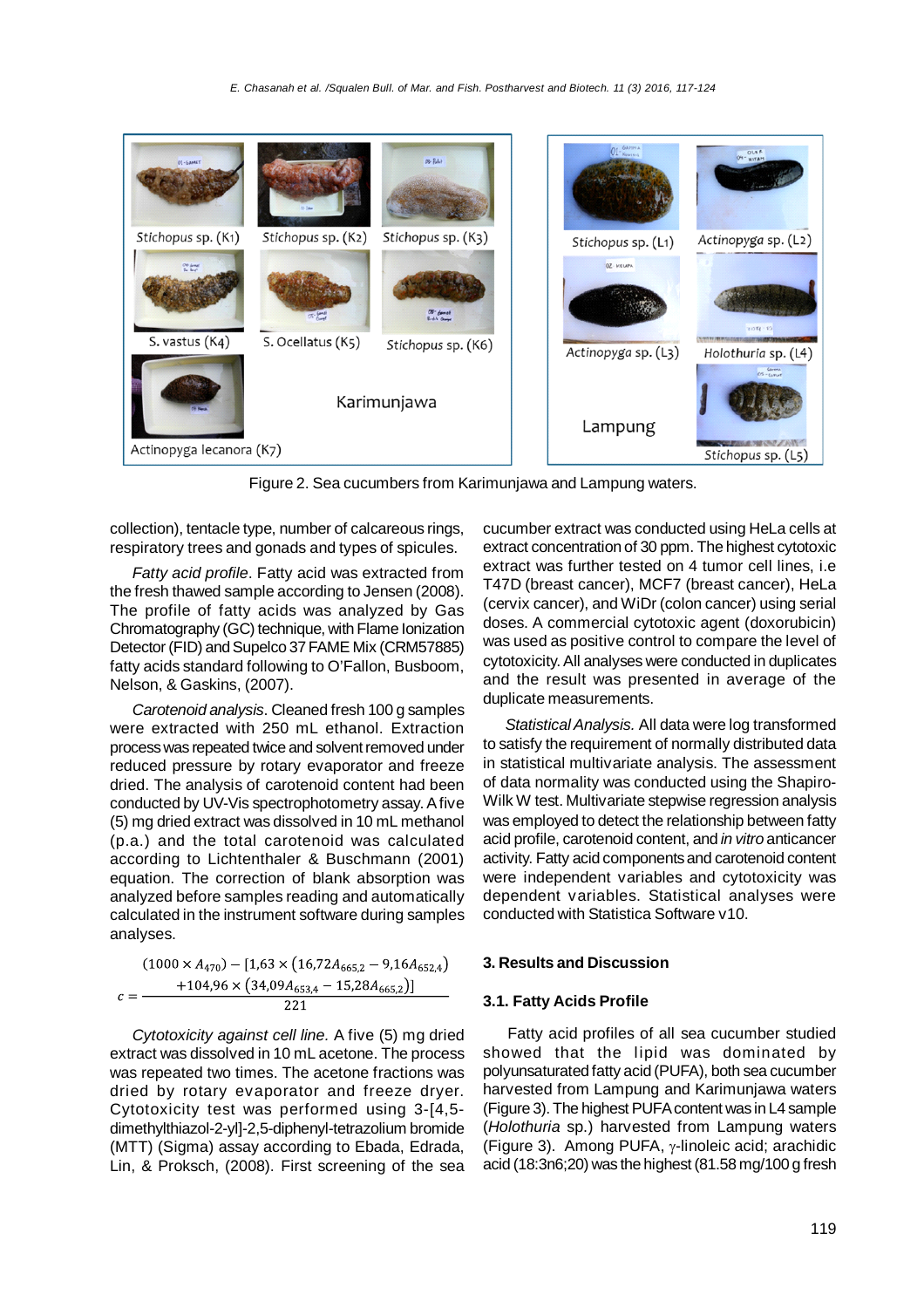

Figure 3. Fatty acid (mg/100 g fresh tissue) profile of sea cucumber from Karimunjawa (K) and Lampung (L) waters (L1, L2 : *Stichopus* sp.; L4: *Holothuria* sp.; L3, L5: *Actinopyga* sp.; K 1, 2,3, 6: *Stichopus* sp.; K4: *Stichopus vastus*; K5: *Stichopus ocellatus*; K7: *Actinopyga lecanora*).

meat, WB), followed by cis-5,8,11,14,17 Eicosapentanoic acid (20:3n3) EPA (10.528 mg/100 g fresh meat), Arachidonis acid (20:3n3) (0.858 mg/ 100 g fresh meat) and 13,16-Docosadienoic acid (22:02) (0.728 mg/100 g fresh meat) and cis-11,14,17- Eicosatrienoic acid (20:3n3) (0.484 mg/100 g fresh meat). The highest EPA was detected in L5 (*Stichopus* sp.) followed by L4 and L2 (*Actynophyga* sp.) (Table 1). However, the sea cucumbers studied were poor of docosahexanoic acid (DHA).

Sea cucumber harvested from Lampung waters contained more PUFA than those from Karimunjawa waters. Sea cucumber from Lampung waters contained more arachidonic acid content, being the highest were *Stichopus* sp. (L1) and *Holothuria* sp. (L4), while those from Karimunjawa contained less in those two fatty acids. This study was in line with Svetashev, Levin, Cham, & Do, (1991) who reported that the major fatty acids discovered in almost all species of sea cucumber was PUFA. Sicuro et al. (2012) also reported that EPA was dominant in PUFA contained in sea cucumber while this study found that  $\gamma$  Linoleic; Arachidic (18:3n6 ; 20) was dominat fatty acid among PUFA content. Svetashey et al. (1991) and Ridzwan et al. (2014) found that the dominant PUFA in their sea cucumber studied was arachidonic  $acid$  ( $\omega$ -6 acid).

This study found SFA was dominant after PUFA (Figure 3), being the highest was in sample K4 (*Stichopus vastus*) followed by sample L2 (*Actinopyga* sp.) and K2 (*Stichopus* sp). Among SFA, palmitic acid was the dominant fatty acid. Study on sea cucumber harvested from Kendari surrounding waters

(Fawzya, Januar, Susilowati, & Chasanah, 2015) reported that SFA was more dominant than PUFA and MUFA in the sea cucumber *B. argus, H. fuscogilva, T. ananas.* From this results, it can be inferred that different habitat, although from the same species, could produce sea cucumber with different fatty acid profile, showing that waters and its environmental from where the sea cucumber harvested has an important role in the chemical composition especially in this case was fatty acid profile. Postharvest handling and processing also influence the sea cucumber lipid quality, especially the PUFA which will very prone undergo oxidative changes, causing decreasing the PUFA content. Wen et al. (2010) reported that PUFA was the least in dried sea cucumber and MUFA was dominant in 8 dried sea cucumber followed by SFA. Chemical composition, nutritional status of the sea cucumber including lipid and fatty acid profile was also influenced by animals feeding, physiological characteristics, life cycle and habitat of the species where the sea cucumber has been harvested (Aidin et al., 2011; Neto et al., 2006; Vergara & Rodríguez, 2016).

## **3.2. Carotenoid Content**

Figure 4 showed that the carotenoid of the sea cucumber from Lampung were  $11 - 764$  pg/g (WB). Meanwhile sea cucumber harvested from Karimunjawa had carotenoid of about 20-108 pg/g (WB). From this data, it can be suggested that sea cucumber from Lampung waters had higher total carotenoid than those from Karimunjawa waters. Among the sea cucumber analyzed, L3 sample, *Actinopyga* sp. from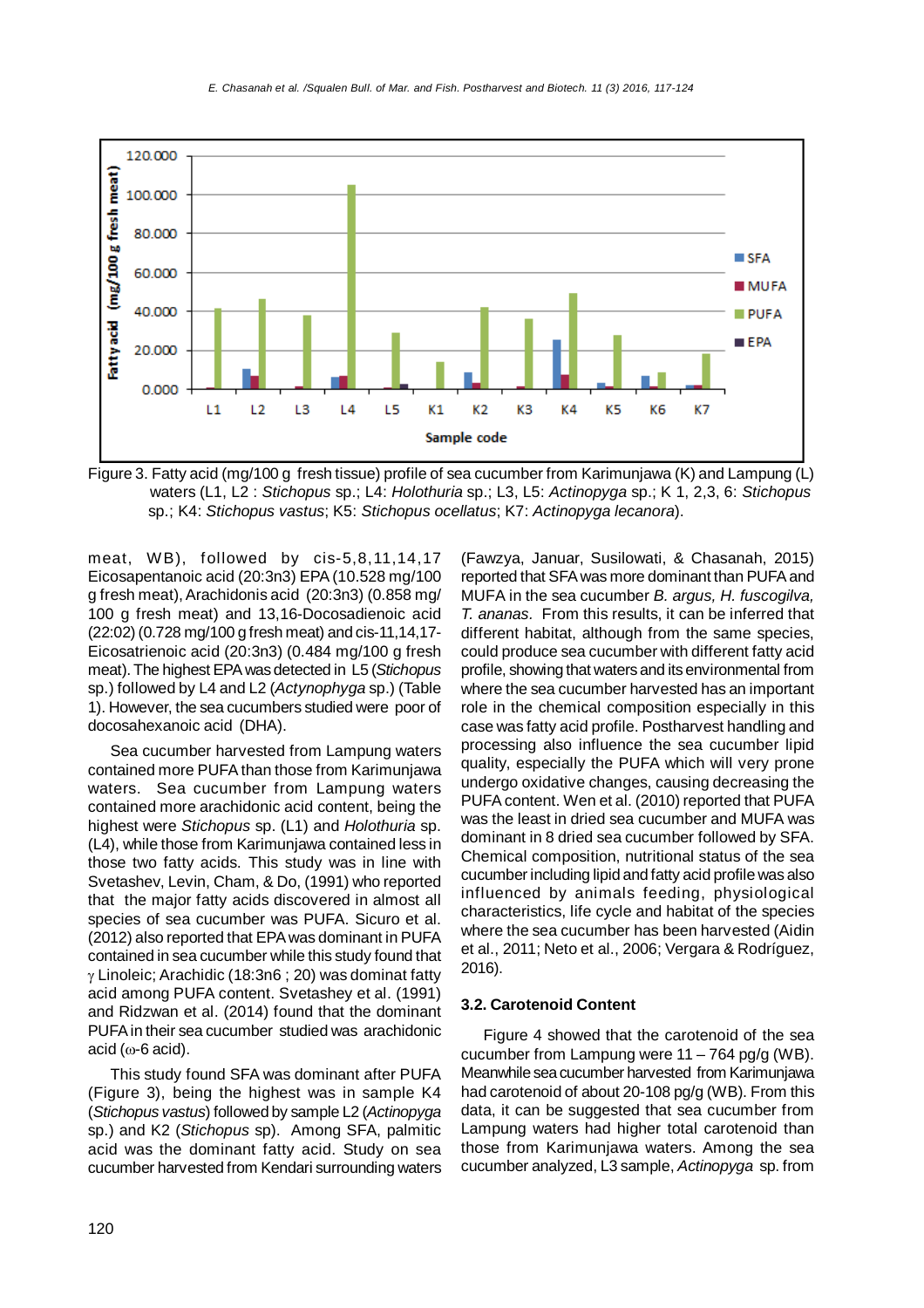Table 1. PUFA profile of sea cucumber from Karimunjawa (K) and Lampung (L) waters (L1, L2: *Stichopus* sp.; L4 : *Holothuria* sp.; L3, L5 : *Actinopyga* sp.; K 1, 2,3, 6: *Stichopus* sp.; K4: *Stichopus vastus*; K5: *Stichopus ocellatus*; K7: *Actinopyga lecanora*)

| PUFA mg/100 g<br>fresh meat                              | L1          | L <sub>2</sub> | L3    | L4          | L5          | <b>K1</b>   | K <sub>2</sub> | K <sub>3</sub> | K4          | K <sub>5</sub> | K <sub>6</sub>   | K7          |
|----------------------------------------------------------|-------------|----------------|-------|-------------|-------------|-------------|----------------|----------------|-------------|----------------|------------------|-------------|
| Linolelaidic (18:2n6)                                    | 0           | 1.01           | 0.38  | 1.19        | $\mathbf 0$ | $\mathbf 0$ | 0.71           | $\mathbf 0$    | 1           | $\mathbf 0$    | $\mathbf 0$      | $\mathbf 0$ |
| Linoleic (18:2n6)                                        | 0.59        | 1.71           | 0.62  | 1.06        | 0.39        | 0.39        | 1.5            | 0.85           | 1.81        | 0.64           | 0.47             | 0.61        |
| gamma-Linoleic;<br>Arachidic (18:3n6; 20)                | 33.64       | 28.85          | 28.67 | 81.58       | 22          | 12.53       | 32.02          | 32.43          | 42.3        | 24.91          | 8.25             | 15.22       |
| alpha-Linoleic (18:3n3)                                  | 0.87        | 7.14           | 3.64  | 8.1         | 0.71        | $\mathbf 0$ | 5.37           | 3.31           | 3.42        | 2.12           | $\mathbf 0$      | 2.38        |
| cis-5,8,11,14,17-<br>Eicosapentaenoic<br>(20:3n3)        | 4.83        | 6.19           | 3.87  | 10.53       | 2.94        | 1.51        | 2.64           | $\mathbf 0$    | $\mathbf 0$ | 0              | $\mathbf 0$      | $\mathbf 0$ |
| cis-11,14,17-<br>Eicosatrienoic; Behenic<br>(20:3n6; 22) | $\mathbf 0$ | $\mathbf 0$    | 0     | $\mathbf 0$ | $\mathbf 0$ | $\mathbf 0$ | $\mathbf 0$    | $\mathbf 0$    | $\mathbf 0$ | 0              | $\boldsymbol{0}$ | 0           |
| cis-8,11,14,17-<br>Eicosatrienoic (20:3n3)               | 0.68        | 0.71           | 0     | 0.48        | 0.43        | $\mathbf 0$ | $\mathbf 0$    | 0              | 0.75        | $\mathbf 0$    | $\boldsymbol{0}$ | $\mathbf 0$ |
| Arachidonic (20:4n6)                                     | 1.06        | 0.51           | 0.63  | 0.86        | $\mathbf 0$ | $\mathbf 0$ | $\mathbf 0$    | $\mathbf 0$    | $\mathbf 0$ | 0              | $\mathbf 0$      | 0           |
| cis-13,16-Docosadienoic<br>(22:02)                       | $\mathbf 0$ | $\mathbf 0$    | 0     | 0.73        | 0           | $\Omega$    | $\mathbf 0$    | 0              | $\mathbf 0$ | 0              | $\mathbf 0$      | $\mathbf 0$ |
| cis-5,8,11,14,17-<br>Eicosapentaenoic (EPA)<br>(20:5n3)  | $\mathbf 0$ | 0.3            | 0     | 0.51        | 2.49        | $\mathbf 0$ | $\Omega$       | $\mathbf 0$    | $\mathbf 0$ | $\mathbf 0$    | $\mathbf 0$      | $\mathbf 0$ |
| <b>Total</b>                                             | 41.67       | 46.43          | 37.8  | 105         | 28.96       | 14.43       | 42.25          | 36.58          | 49.28       | 27.67          | 8.72             | 18.21       |



Figure 4. Carotenoid content of sea cucumber Karimunjawa (K) and Lampung (L) waters (L1, L2 : *Stichopus* sp.; L4 : *Holothuria* sp.; L3, L5 : *Actinopyga* sp.; K 1, 2,3, 6 : *Stichopus* sp.; K4 : *Stichopus vastus*; K5 : *Stichopus ocellatus*; K7 : *Actinopyga lecanora*).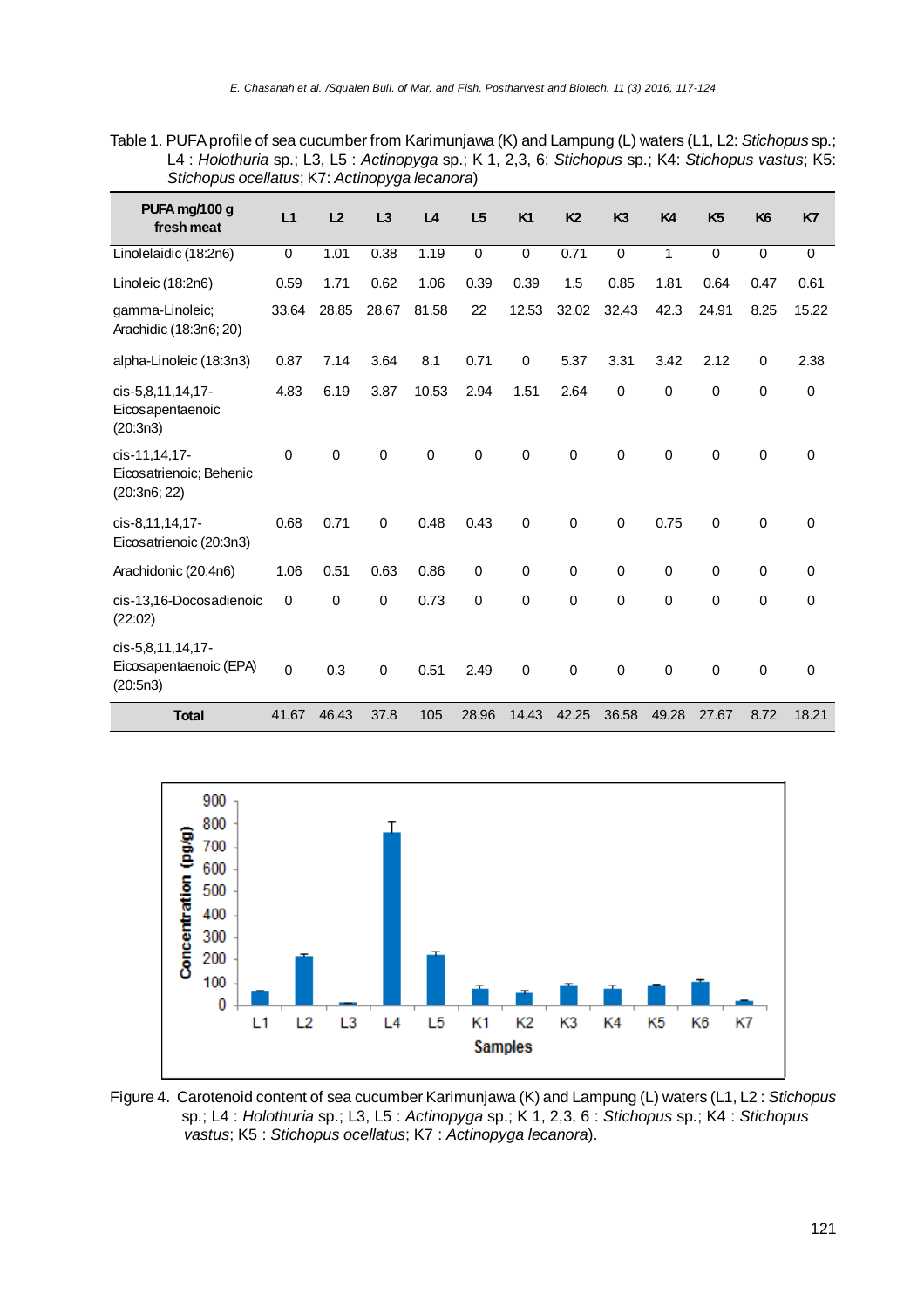

Figure 5. Cytotoxicity of sea cucumber extract Karimunjawa (K) and Lampung (L) waters (L1, L2: *Stichopus* sp.; L4: *Holothuria* sp.; L3, L5: *Actinopyga* sp.; K 1, 2,3, 6: *Stichopus* sp.; K4: *Stichopus vastus*; K5: *Stichopus ocellatus*; K7: *Actinopyga lecanora*) against HeLa cell at concentration of 30 ppm; control used was doxorubicin in concentration of 5 ppm.

Lampung surrounding waters, locally known as *teripang kapuk* or *kelapa*, had the lowest carotenoid content while sample L4 (*Holothuria* sp) was the highest. This result may suggest the biopotency of L4 samples. Carotenoid compound is the  $C_{40}$  skeleton of the parent tetraterpene that have been modified by chemical transformations such as oxidation or cyclization. Carotenoid visually can be detected from the yellowish -reddish yelow color which absorbs visible light at 400-450 nm.

## **3.3. In Vitro** *Anticancer Activity*

Figure 5 showed the cytotoxicity result of sea cucumber extract against HeLa cancer cell-line at concentration of 30 ppm. Sea cucumber extract with code L4, i.e *Holothuria* sp., showed the best cytotoxic

activity against HeLa cell, almost comparable with the 5 ppm doxorubicin, a commercial anticancer agent used as control. This is an agreement with the carotenoid data, where the highest carotenoid was from Lampung sea cucumber L4 *Holothuria* sp.

Further study as showed in Figure 6 indicated that this *Holothuria* sp. extracts were active against 4 cancer cell lines, i.e colon (WDr), cervix (HeLa), and breast ( T47D and MCF-7). At low extract concentration (5 ppm), HeLa and WDr cells were more sensitive to L4 extract, suggesting that it was significant statistically (p<0.05). While at higher concentration, the sensitivity toward L4 extract among the 4 tested different cells were relatively similar (p>0.05); the extract could kill 100% all cells tested. It means that in concentration of extract higher than 5 ppm, the extract contain relatively high active substances that



Figure 6. Dose response of Holothurian extract (L4) against four cancer cell lines.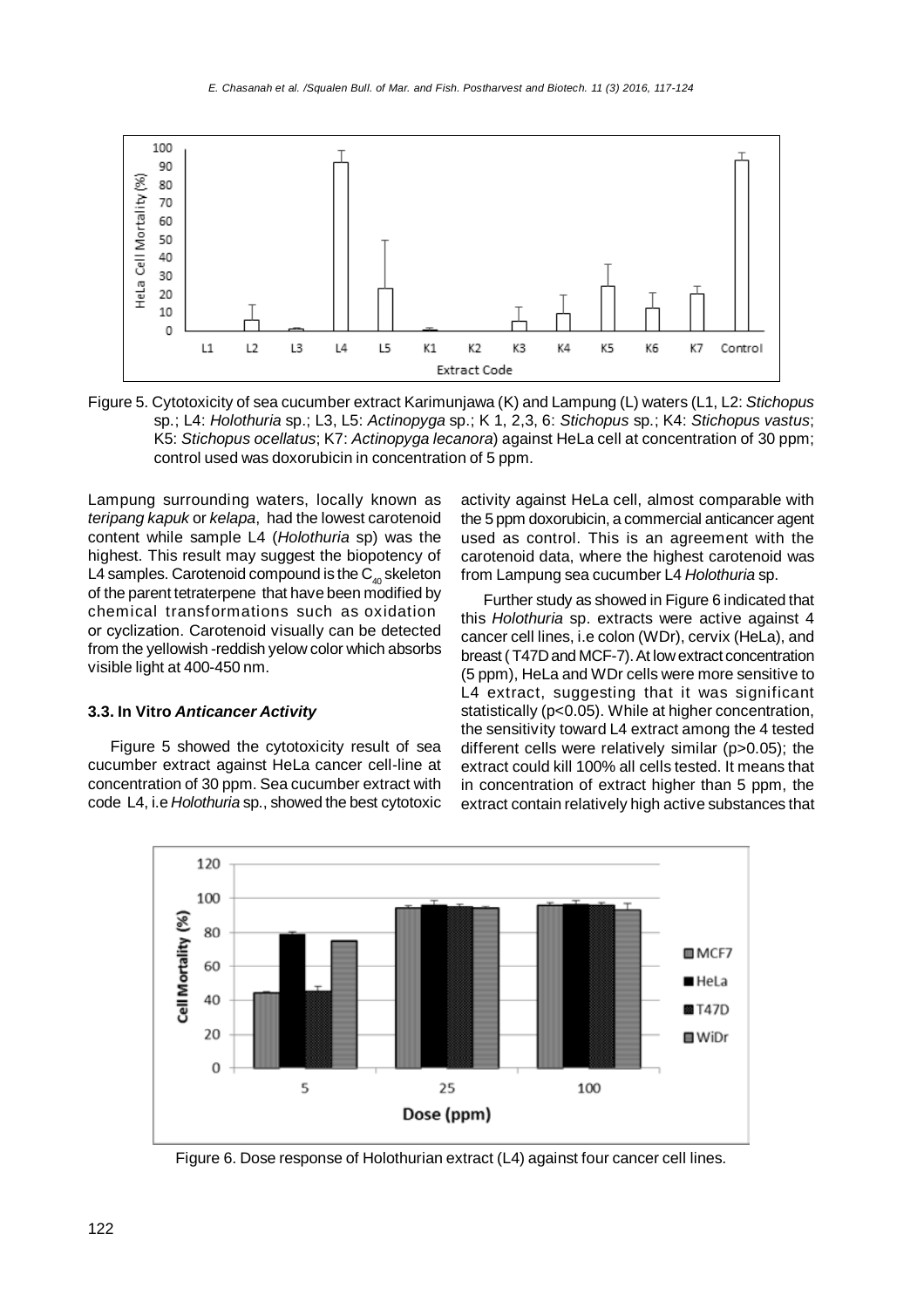

Figure 7. Partial bivariate regression between cis-13,16-Docosadienoic/DSA (a), cis-5,8,11,14,17- Eicosapentaenoic/EPA (b), and carotenoid (c), to sea cucumber cytotoxicity against HeLa cell lines.

was very toxic to all cells. From that Figure, it can be concluded that the  $IC_{50}$  value will be reached when the dosage of 1-10 ppm extracts applied.

### **3.4. Relationship between Fatty Acids and Carotenoid Profile to Cytotoxicity**

Multivariate stepwise regression analysis revealed three variables (cis-13,16-Docosadienoic/DSA, cis-5,8,11,14,17-Eicosapentaenoic/EPA, and carotenoid content) significantly (P<0.05) contributed to the value of cytotoxicity. Combination of these three variables determined 89.22% ( $R^2$  = 0.89) to the value of cytotoxic activity against HeLa cell lines. Partial bivariate regression analyses from these three variables to cytotoxicity are shown in Figure 7. It is shown that combination of DSA  $(R^2 = 0.88)$  and carotenoid content ( $R^2$  = 0.84) was the major partial contributor in cytotoxicity. Meanwhile, EPA contributed weakly, as the partial regression bivariate analyses only showed weak determination value  $(R^2 = 0.07)$ .

These results may contrary to common finding that omega-3 PUFA and omega-9 MUFA are the major fatty acids that play the most important role to keep heart healthy and minimize cancer risk (Jing et al. 2013). PUFAs especially omega (n or  $\omega$ )-3 fatty acidseicosapentaenoic (20:5,n-3) (EPA) and

docosahexaenoic (22:6, n-3) acid (DHA) are believed to cause the lowering of the incidence of thrombosis and atherosclerosis. This study found other compound (cis-13,16-Docosadienoic) significantly enhance, comparing to EPA, the ability of extract against HeLa cell lines. It is probable, specificity of cell lines that had been used affect the results of cytotoxic activity. A particular cytotoxic compound may effects vary, against different cell lines. Other study in cytotoxic activity of non-polar fraction from sea cucumber also showed varied results. Nursid et al. (2016) reported that steroid was the active compound suspected in sea cucumber *Actinopyga* sp. which its methanolic extract was able to inhibit WiDr and T47D cell lines viability with the  $LC_{50}$  value of 55.93 and 87.55 µg/ml, respectively. Further study on the fractionation and cytotoxicity evaluation of the *Holothuria* sp from Lampung waters found that the most active compound was stearic acid with  $IC_{50}$  of 10.32 ppm towards MCF-7 cells (Januar, Nursid, & Chasanah, 2014). Moreover other fatty acid, such as arachidonic acid, has been reported to take an important role for human growth, blood cloting and wound healing. Arachidonic acid is also known as precursor of eicosapentanoic and primary compound of cell membrane. In general, fatty acids and carotenoid are prospective anticancer agents. Therefore, sea cucumber, particularly the